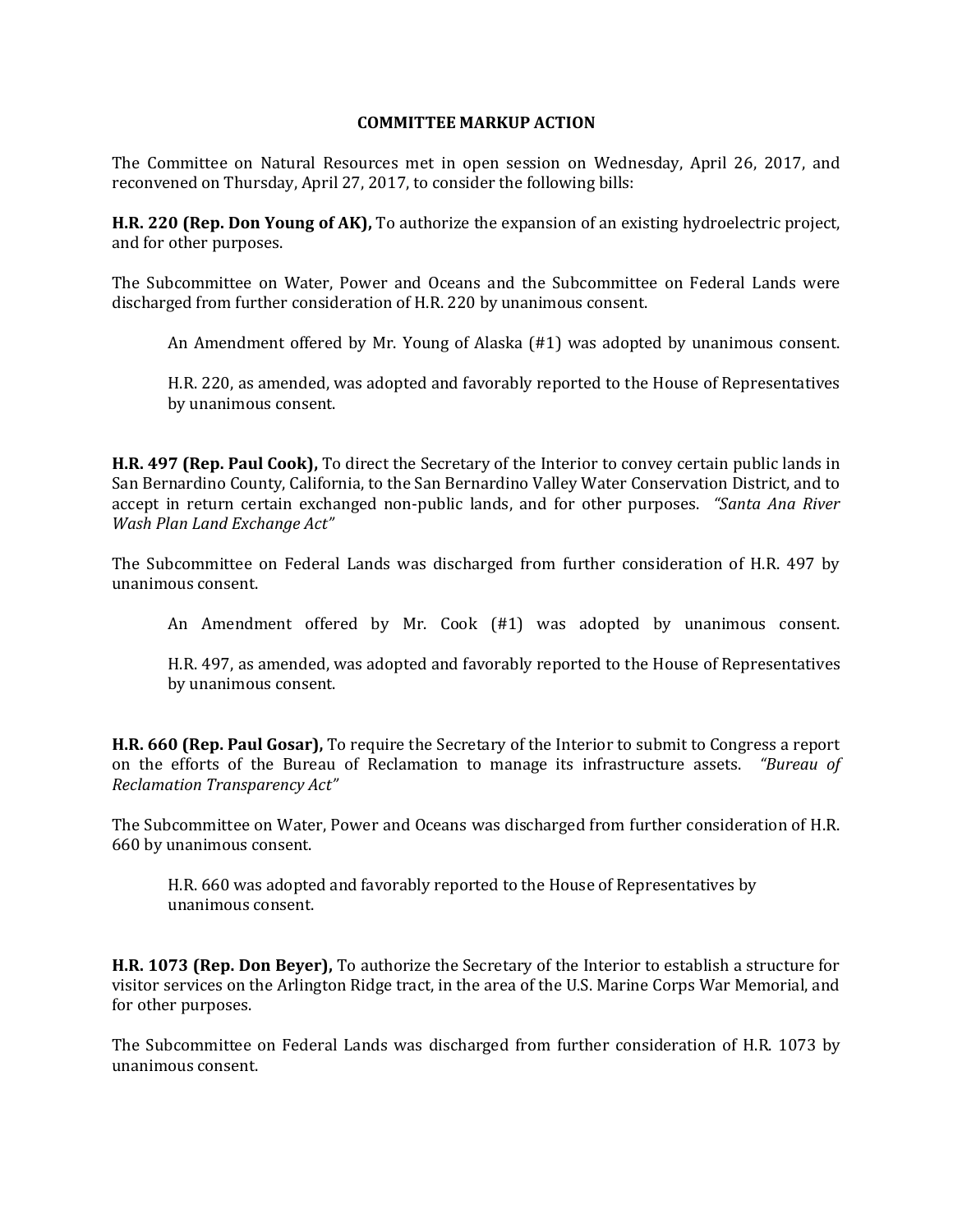H.R. 1073 was adopted and favorably reported to the House of Representatives by unanimous consent.

**H.R. 1135 (Rep. James Clyburn),** To reauthorize the Historically Black Colleges and Universities Historic Preservation program.

The Subcommittee on Federal Lands was discharged from further consideration of H.R. 1135 by unanimous consent.

H.R. 1135 was adopted and favorably reported to the House of Representatives by unanimous consent.

**H.R. 1500 (Rep. Joseph Crowley),** To redesignate the small triangular property located in Washington, DC, and designated by the National Park Service as reservation 302 as "Robert Emmet Park", and for other purposes. *"Robert Emmet Park Act of 2017"*

The Subcommittee on Federal Lands was discharged from further consideration of H.R. 1500 by unanimous consent.

H.R. 1500 was adopted and favorably reported to the House of Representatives by unanimous consent.

**H.R. 1654 (Rep. Tom McClintock),** To authorize the Secretary of the Interior to coordinate Federal and State permitting processes related to the construction of new surface water storage projects on lands under the jurisdiction of the Secretary of the Interior and the Secretary of Agriculture and to designate the Bureau of Reclamation as the lead agency for permit processing, and for other purposes. *"Water Supply Permitting Coordination Act"*

The Subcommittee on Water, Power and Oceans was discharged from further consideration of H.R. 1654 by unanimous consent.

An Amendment offered by Mr. McClintock (#1) was agreed to by voice vote.

H.R. 1654, as amended, was adopted and favorably reported to the House of Representatives by a roll call vote of 24 yeas and 16 nays.

**H.R. 1715 (Rep. Bennie Thompson of MO),** To authorize the Secretary of the Interior to conduct a special resource study of the Medgar Evers House, located in Jackson, Mississippi, and for other purposes. *"Medgar Evers House Study Act"*

The Subcommittee on Federal Lands was discharged from further consideration of H.R. 1715 by unanimous consent.

H.R. 1715 was adopted and favorably reported to the House of Representatives by unanimous consent.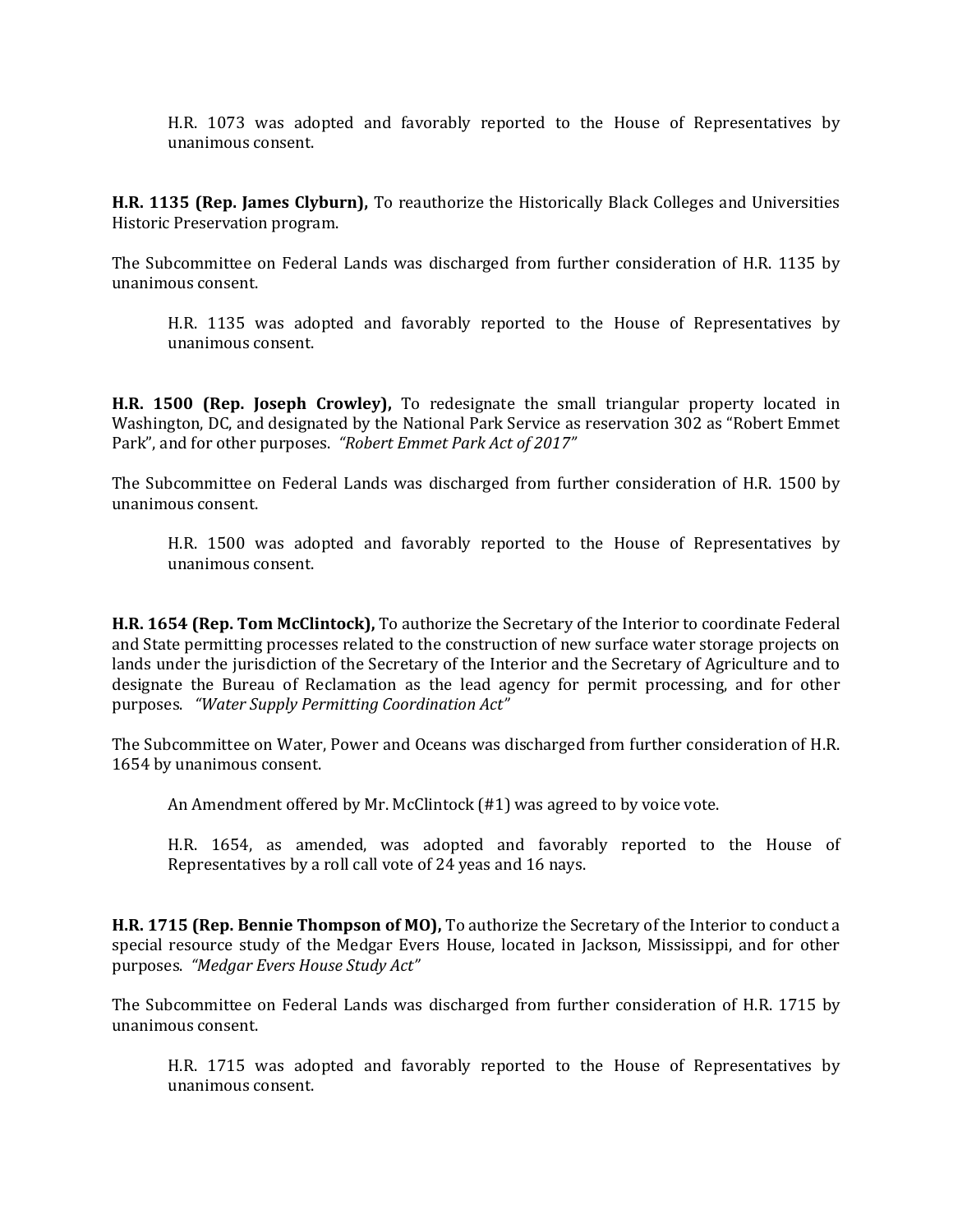**H.R. 1769 (Rep. David Valadao),** To affirm an agreement between the United States and Westlands Water District dated September 15, 2015, and for other purposes. *"San Luis Unit Drainage Resolution Act"*

The Subcommittee on Water, Power and Oceans was discharged from further consideration of H.R. 1769 by unanimous consent.

An Amendment offered by Mr. Lamborn (#1) was agreed to by voice vote.

An Amendment offered by Mr. Huffman (038) was not a agreed to by a vote of 16 yeas and 24 nays.

An Amendment offered by Mr. Huffman (039) was offered and withdrawn.

An Amendment offered by Mr. Huffman (040) was not agreed to by a vote of 16 yeas and 24 nays.

An Amendment offered by Mr. Huffman (041) was not agreed to by voice vote.

An Amendment offered by Mr. Costa (003) was offered and withdrawn

An Amendment offered by Mr. Grijalva (029) was not agreed to by a vote of 16 yeas and 24 nays.

H.R. 1769, as amended, was adopted and favorably reported to the House of Representatives by a roll call vote of 23 yeas and 16 nays.

**H.R. 1807 (Rep. Louie Gohmert),** To exempt from the Lacey Act and the Lacey Act Amendments of 1981 certain water transfers between any of the States of Texas, Arkansas, and Louisiana. *"Public Water Supply Invasive Species Compliance Act of 2017"*

The Subcommittee on Water, Power and Oceans was discharged from further consideration of H.R. 1807 by unanimous consent.

An Amendment offered by Mr. Lowenthal (001) was not agreed to by a vote of 17 yeas and 21 nays.

H.R. 1807 as adopted and favorably reported to the House of Representatives by a roll call vote of 19 yeas and 17 nays.

**H.R. 1873 (Rep. Doug LaMalfa),** To amend the Federal Land Policy and Management Act of 1976 to enhance the reliability of the electricity grid and reduce the threat of wildfires to and from electric transmission and distribution facilities on Federal lands by facilitating vegetation management on such lands. *"Electricity Reliability and Forest Protection Act"*

The Subcommittee on Water, Power and Oceans and the Subcommittee on Federal Lands were discharged from further consideration of H.R. 1873 by unanimous consent.